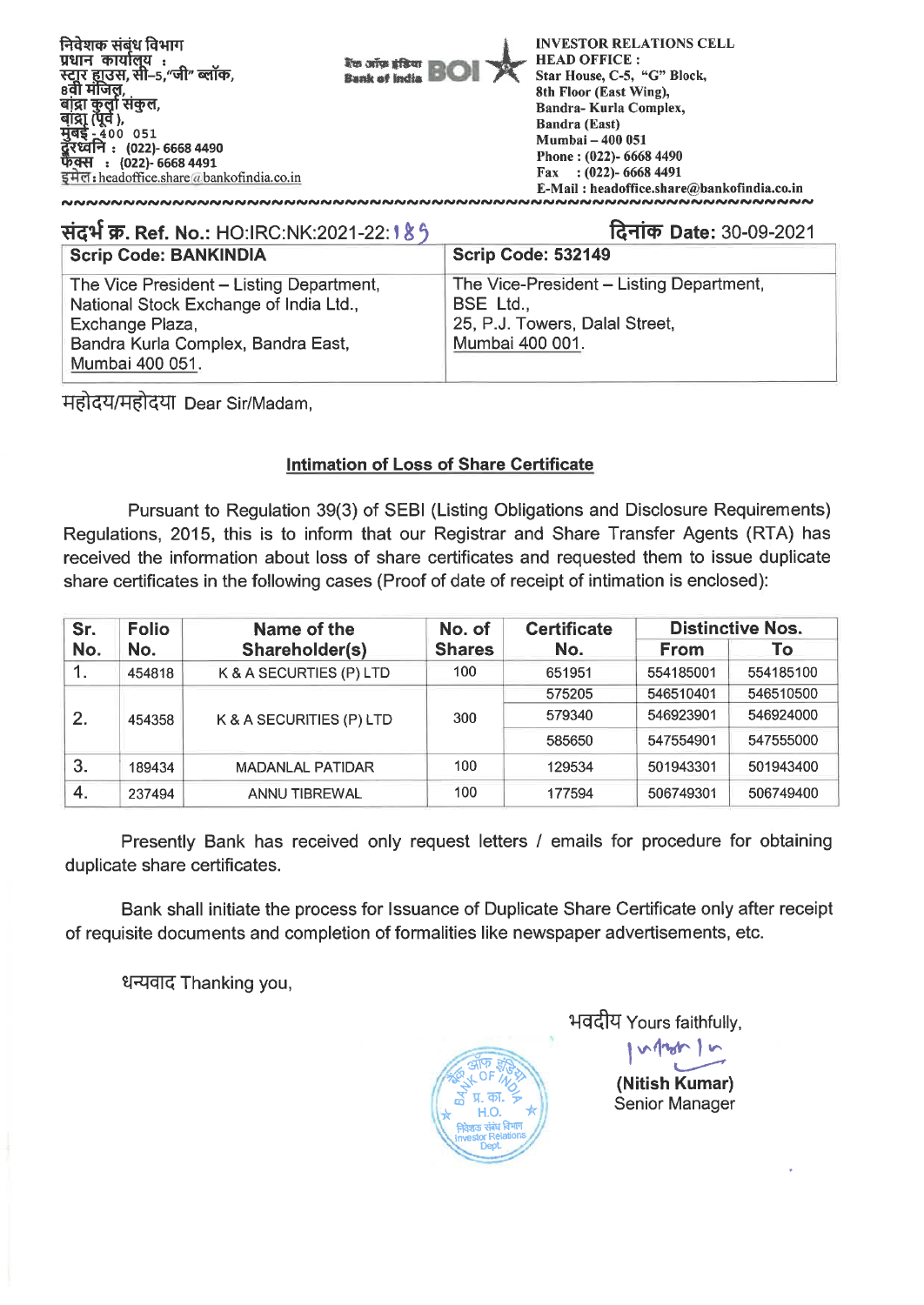| From:               | bssduplicate@bigshareonline.com                                                |
|---------------------|--------------------------------------------------------------------------------|
| Sent:               | Tuesday, September 28, 2021 3:34 PM                                            |
| To:                 | Rajesh Venkataraj Upadhya; Investor Relations Department                       |
| Cc:                 | ganesh@bigshareonline.com; jibu@bigshareonline.com;                            |
|                     | bhagwan@bigshareonline.com; Bssduplicate@Bigshareonline.Com                    |
| Subject:            | Duplicate Share Intimations Received On: 20210928 BANK OF INDIA - EQUITY Folio |
|                     | no: 454818                                                                     |
| <b>Attachments:</b> | 545898.pdf                                                                     |
|                     |                                                                                |

|                 |  | CAUTION: This email originated from a source outside Bank of India. Do not click |  |  |  |  |  |  |
|-----------------|--|----------------------------------------------------------------------------------|--|--|--|--|--|--|
|                 |  | on links or open attachments unless you recognize the sender and you know the    |  |  |  |  |  |  |
| content is safe |  |                                                                                  |  |  |  |  |  |  |

Dear Sir/Ma'am,

Please be informed that in terms of the provisions of the SEBI (LODR) Regulations, 2015, the Company is required to submit information regarding loss of share certificates and issue of duplicate certificates, to the stock exchange within two days of its getting information. Further, the said intimation has to be filed only through the mode of NEAPS filing for NSE and on listing.bseindia.com for BSE and not via hard copy submission.

Accordingly, we are sharing herewith the receipt of the following request for loss of share certificate of the Company by shareholders, to enable you to comply with the said regulatory requirement within **the** timelines prescribed.

| <b>Client Name</b>               | Cert.<br>No | Dist. No<br>From | Dist. NO. | Folio<br>No. | Quantity | Name                | JF | JH |
|----------------------------------|-------------|------------------|-----------|--------------|----------|---------------------|----|----|
| BANK OF INDIA -<br><b>EQUITY</b> | 651951      | 554185001        | 554185100 | 454818       | 100      | K & A SECURTIES (P) |    |    |

Should you have any queries in respect of the aforesaid instruction kindly revert back.

Regards,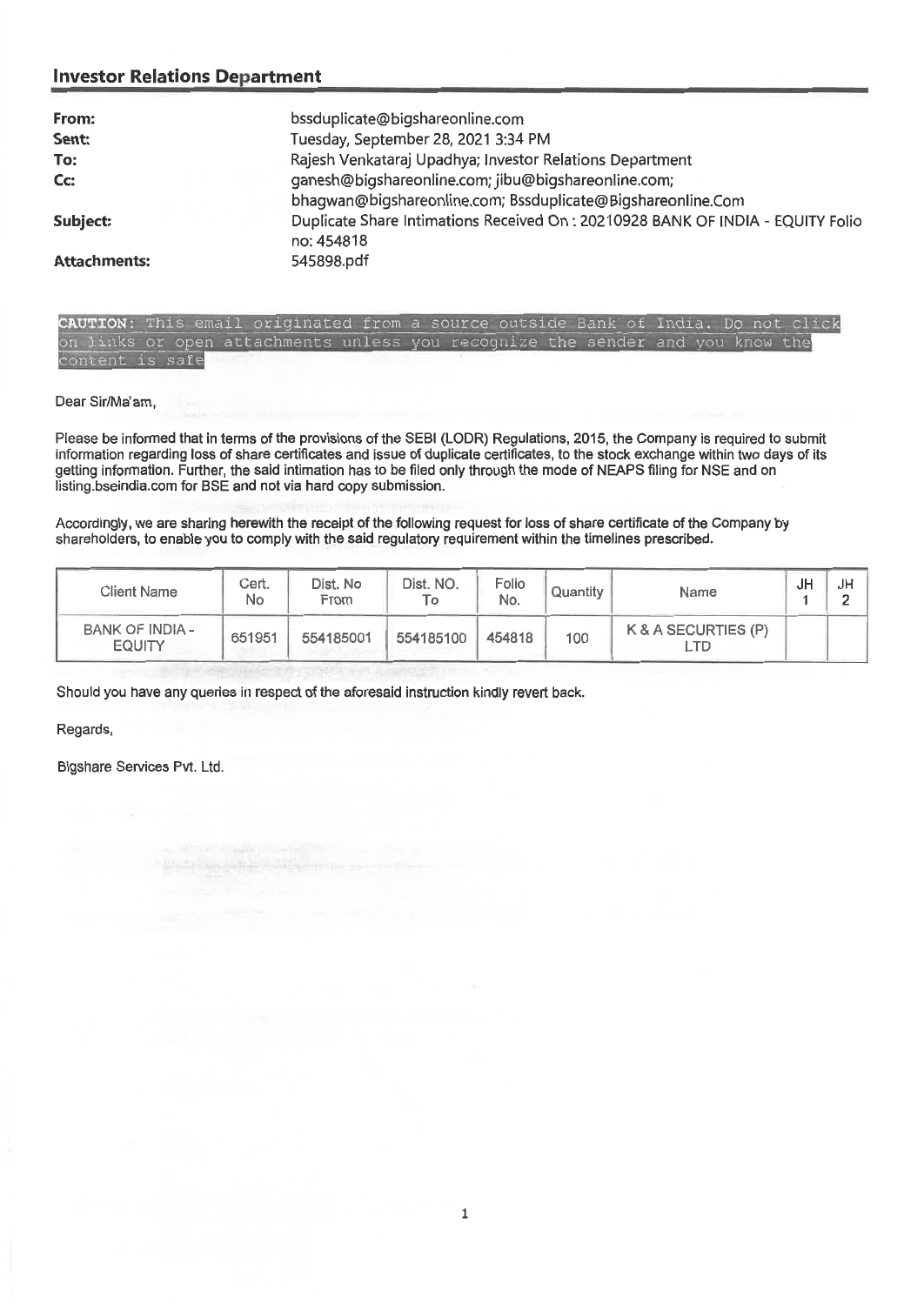| From:               | bssduplicate@bigshareonline.com                                                 |
|---------------------|---------------------------------------------------------------------------------|
| Sent:               | Tuesday, September 28, 2021 3:35 PM                                             |
| To:                 | Rajesh Venkataraj Upadhya; Investor Relations Department                        |
| Cc:                 | ganesh@bigshareonline.com; jibu@bigshareonline.com;                             |
|                     | bhagwan@bigshareonline.com; Bssduplicate@Bigshareonline.Com                     |
| Subject:            | Duplicate Share Intimations Received On : 20210928 BANK OF INDIA - EQUITY Folio |
|                     | no: 454358                                                                      |
| <b>Attachments:</b> | 545898.pdf                                                                      |

CAUTION: This email originated from a source outside Bank of India. Do not click on links or open attachments unless you recognize the sender and you know the content is safe

Dear Sir/Ma'am,

Please be informed that in terms of the provisions of the SEBI (LODR) Regulations, 2015, the Company is required to submit information regarding loss of share certificates and issue of duplicate certificates, to the stock exchange within two days of its getting information. Further, the said intimation has to be filed only through the mode of NEAPS filing for NSE and on listing.bseindia.com for BSE and not via hard copy submission.

Accordingly, we are sharing herewith the receipt of the following request for loss of share certificate of the Company by shareholders, to enable you to comply with the said regulatory requirement within the timelines prescribed.

| <b>Client Name</b>                      | Cert.<br>No | Dist. No<br><b>From</b> | Dist. NO.<br>To | Folio<br>No. | Quantity | Name                        | JH | JH<br>◠ |
|-----------------------------------------|-------------|-------------------------|-----------------|--------------|----------|-----------------------------|----|---------|
| <b>BANK OF INDIA -</b><br><b>EQUITY</b> | 575205      | 546510401               | 546510500       | 454358       | 100      | K & A SECURITIES (P)<br>LTD |    |         |
| <b>BANK OF INDIA -</b><br><b>EQUITY</b> | 579340      | 546923901               | 546924000       | 454358       | 100      | K & A SECURITIES (P)<br>LTD |    |         |
| <b>BANK OF INDIA -</b><br><b>EQUITY</b> | 585650      | 547554901               | 547555000       | 454358       | 100      | K & A SECURITIES (P)<br>LTD |    |         |

Should you have any queries in respect of the aforesaid instruction kindly revert back.

Regards,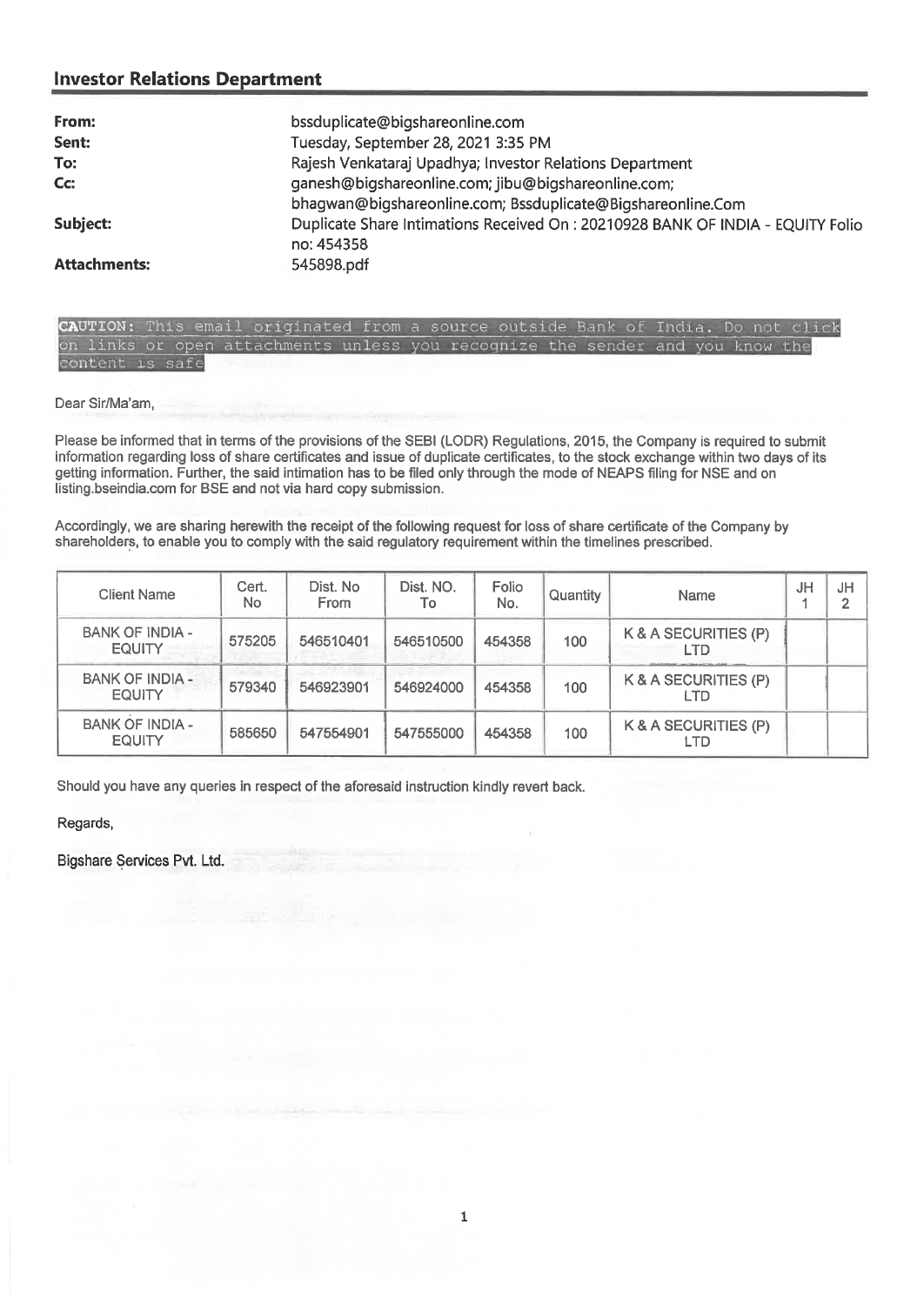rep pro

### INVESTMENT IDEAS, SIMPLIFIED. REQUEST LETTER FOR ISSUE OF DUPLICATE SHARE CERTIFICATE

TRUSTLINE

Date: 20.09.2021

10<br>Bigshare Services Pvt. Ltd. MOB2

 $T_0$   $\rightarrow$ 

Unit: Bank of India

1st Fioor, Bharat Tin Works Building,

Qpp. Vasant Oasis, Makwana Road,

Ma rol, Andheri (East) Mumbai 400059 Maharashtra

**Sub Request to issue of Duplicate Share certificates** 

**Unit Bank of. India Folio No. 454818 (No, of shares -100) and** 

**Folio No. 454358 (No. of Shares .300).** 

# **Dear Sir/Madam,** <sup>545898</sup>

In reference to the above captioned subject we would like to inform you that we have lost/misplaced the below mentioned shares of Bank of India

| S.N            | Folio No. | No. of<br>Shares | <b>Name of Share</b><br><b>Holder</b>                                | <b>Share</b><br>Certificate  | <b>Distinctive No.</b>              |                                     |  |  |
|----------------|-----------|------------------|----------------------------------------------------------------------|------------------------------|-------------------------------------|-------------------------------------|--|--|
|                |           |                  |                                                                      | No.                          | From                                | To                                  |  |  |
| $\mathbf{1}$   | 454818    | 100              | <b>Trustline Securities</b>                                          | 651951                       | 554185001                           | 554185100,                          |  |  |
| $\overline{2}$ | 454358    | 300              | Ltd. Formerly known<br><b>K&amp;A</b><br>as:<br>Securities Pvt, Ltd. | 575205,<br>579340,<br>585650 | 546510401<br>546923901<br>547554901 | 546510500<br>546924000<br>547555000 |  |  |

We are enclosing herewith the documents as required by you for issuing of Duplicate Share Certificate. You are requested to issue Duplicate Share Certificate in our favour.

### Yours Sincerely For Trustline Securities Ltd.

(Formerly known K & A Securities Pvt. Ltd.)

Rio 2304, 23rd Floor, Tower 3 Imperial Court JP wishtown, near axis house sector 128 vtc: Noida, PO; Maharishi Nagar, Dist. Gautam Buddha Nagar,. V.P-201304 Email id: vinaygupta@trustline.in Vinay Kumar Gupta **Director** DIN00029091

Mob: 9810084409





TRUSTLINE SECURITIES LIMITED CONTACT: ADDRESS: Regd. Office: 85,1st Floor, Namberdar Estate, Tel: +91120 466 3333 Corporate Office: Trustline Tower, Tel +91120 466 3333 Corporate Office: Trustline Tower, Taimoor Nagar, New Friends Colony, Email: Info@trustline.in B-3, Taimoor Nagar, New Friends Colony, Info@trustline.in New Delhi-110025 (India) Website: Www.trustlinain CIN No. : U74899DL1995PLC064753

FINANCIAL MARKETS **\*** INSURANCE \* WEALTH \* BULLIONS \* REAL ESTATE -----------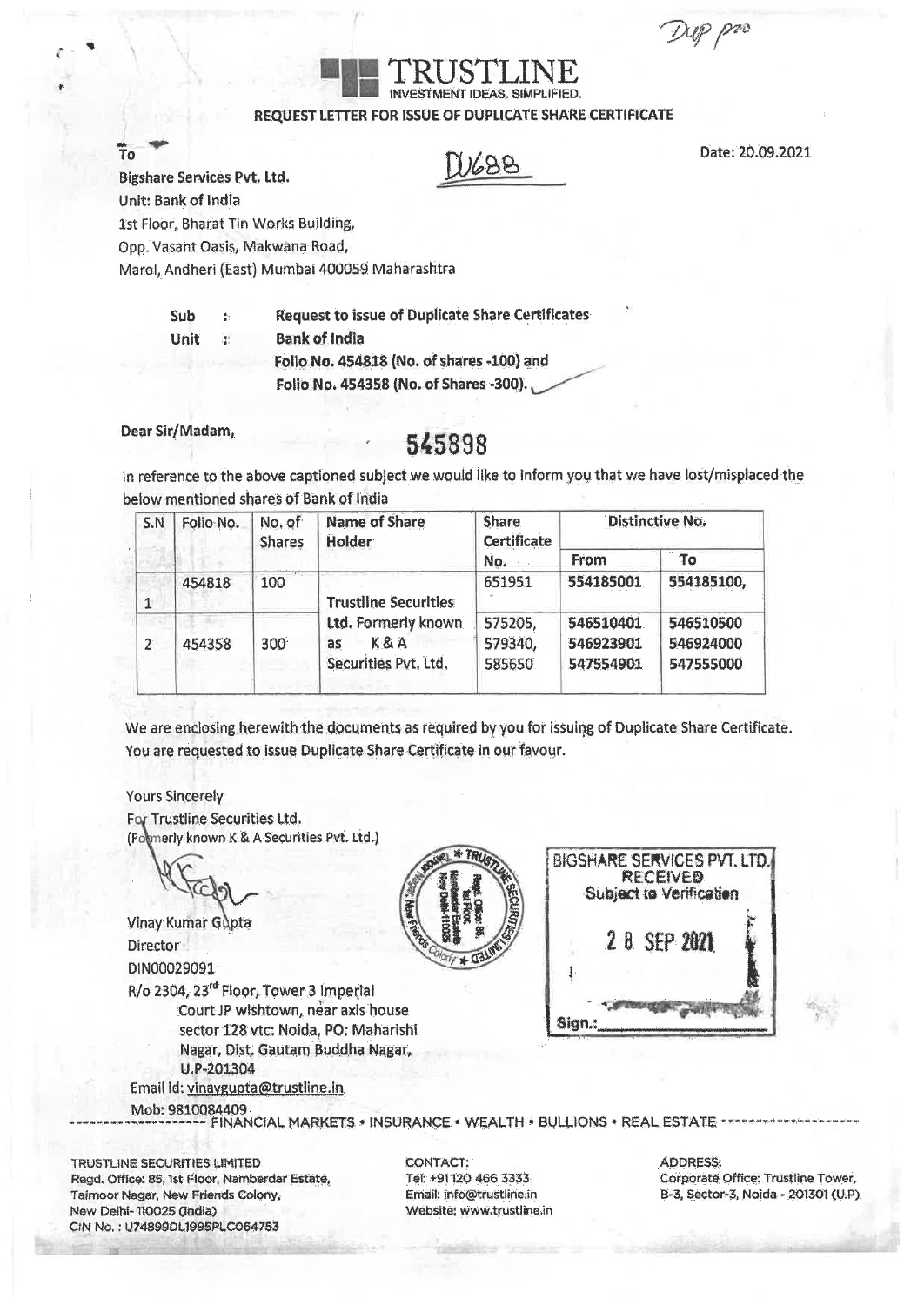| From:               | bssduplicate@bigshareonline.com                                                 |
|---------------------|---------------------------------------------------------------------------------|
| Sent:               | Wednesday, September 29, 2021 3:14 PM                                           |
| To:                 | Rajesh Venkataraj Upadhya; Investor Relations Department                        |
| Cc:                 | ganesh@bigshareonline.com; jibu@bigshareonline.com;                             |
|                     | bhagwan@bigshareonline.com; Bssduplicate@Bigshareonline.Com                     |
| Subject:            | Duplicate Share Intimations Received On : 20210929 BANK OF INDIA - EQUITY Folio |
|                     | no: 189434                                                                      |
| <b>Attachments:</b> | 546080.pdf                                                                      |
|                     |                                                                                 |

| CAUTION: This email originated from a source outside Bank of India. Do not click |  |  |  |  |  |  |  |  |
|----------------------------------------------------------------------------------|--|--|--|--|--|--|--|--|
| on links or open attachments unless you recognize the sender and you know the    |  |  |  |  |  |  |  |  |
| content is safe                                                                  |  |  |  |  |  |  |  |  |

Dear Sir/Ma'am,

Please be informed that in terms of the provisions of the SEBI (LODR) Regulations, 2015, the Company is required to submit information regarding loss of share certificates and issue of duplicate certificates, to the stock exchange within two days of its getting information. Further, the said intimation has to be filed only through the mode of NEAPS filing for NSE and on listing.bseindia.com for BSE and not via hard copy submission.

Accordingly, we are sharing herewith the receipt of the following request for loss of share certificate of the Company by shareholders, to enable you to comply with the said regulatory requirement within the timelines prescribed.

| <b>Client Name</b>               | Cert.<br>No. | Dist. No<br><b>From</b> | Dist. NO.<br>To | Folio<br>No. | Quantity | Name                       | JH | JH |
|----------------------------------|--------------|-------------------------|-----------------|--------------|----------|----------------------------|----|----|
| BANK OF INDIA -<br><b>EQUITY</b> | 129534       | 501943301               | 501943400       | 189434       | 100      | MADANLAL<br><b>PATIDAR</b> |    |    |

Should you have any queries in respect of the aforesaid instruction kindly revert back.

Regards,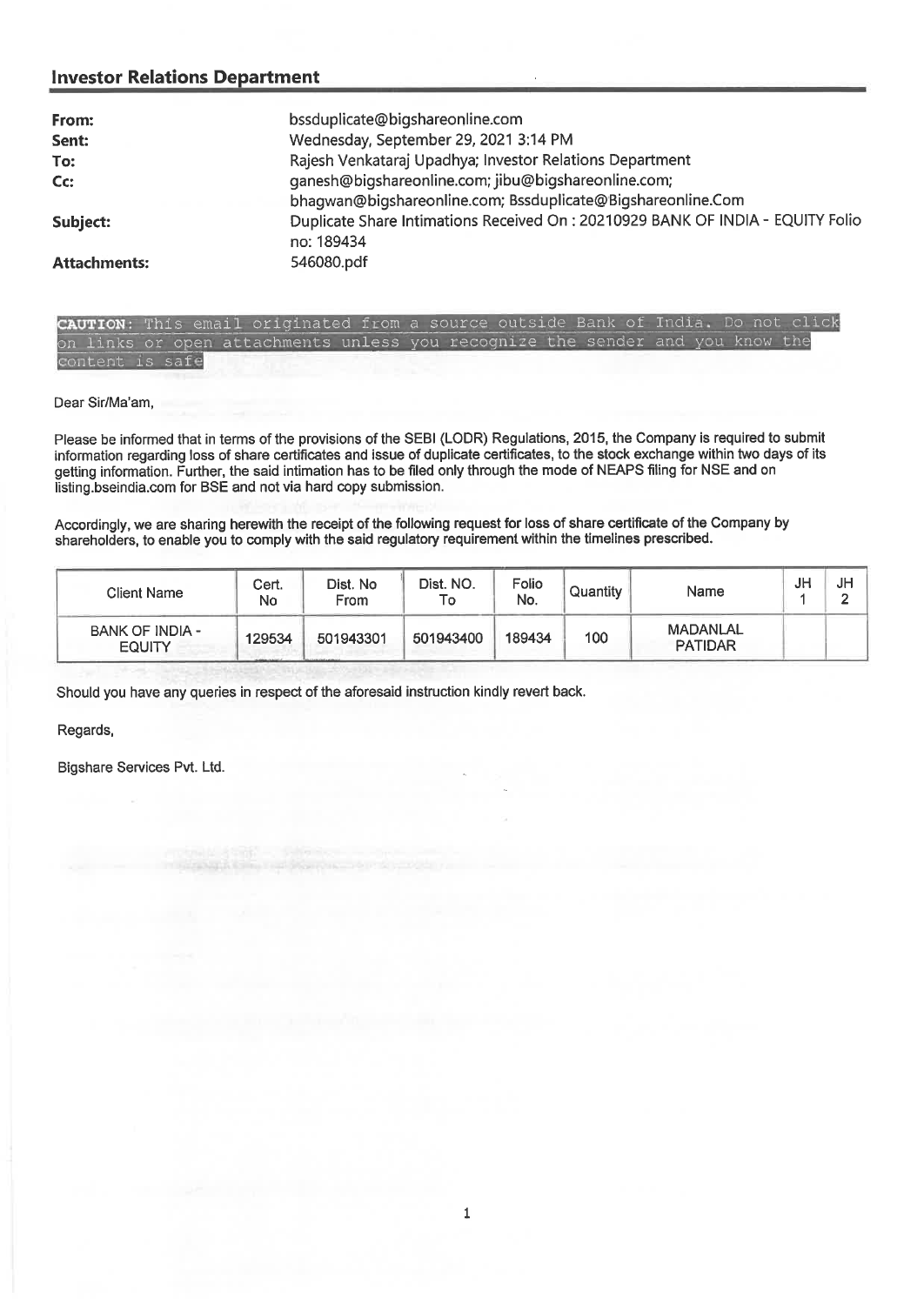श्री मान

में मदनलाल पाटीदार पिता श्री पुनाजी पाटीदार मे बैंक ऑफ इण्डिया का SHARE धारक हूँ जिसका रजिस्टर फोइल नंबर 189434 हैं जिसका CERTIFICATE नंबर 129534 से 129534 हैं जिसकी दिनांक 24/10/1997 व इसका एनवेलोप नंबर 2178 है अतः में अपने फ़िज़िकल SHARE को डिजिटल मे कन्वर्ट करवाना चाहता हूँ जिसके लिए मुझे बैंक ऑफ इण्डिया SHARE CERTIFICATE कि आवश्यकता है जो कि मुझसे कही गुम) हो गया हैं अतः आप से अनुरोध हैं कि आप मूझे SHARE CERTIFICATE कि DUPLICATE कॉपी प्रदान करने कि क्रपा करे

जिसके संबंधित अन्य समस्त उपलब्ध दस्तावेज़ मेने सह KYC सलग्न करे हैं

> "सहयोग के लिए धन्यवाद" 546080

दिनांक 24-9 -2021 **RECEIVED** Subject to Verification 2 9 SEP 2021 Sign.:

मदनलाल पाटीदार हस्ताक्षर dan

Dup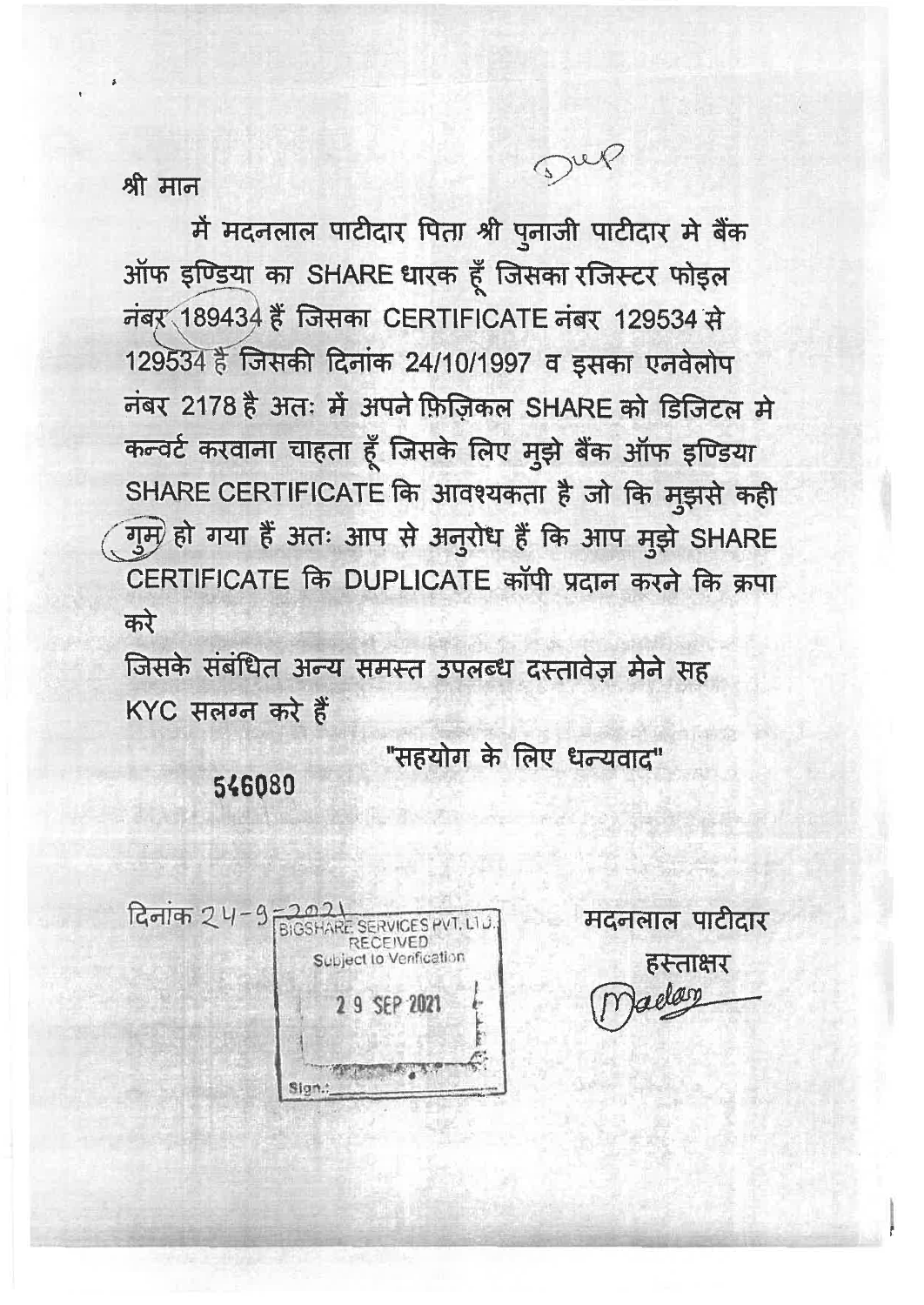| From:               | bssduplicate@bigshareonline.com                                                 |
|---------------------|---------------------------------------------------------------------------------|
| Sent:               | Wednesday, September 29, 2021 3:18 PM                                           |
| To:                 | Rajesh Venkataraj Upadhya; Investor Relations Department                        |
| Cc                  | ganesh@bigshareonline.com; jibu@bigshareonline.com;                             |
|                     | bhaqwan@bigshareonline.com; Bssduplicate@Bigshareonline.Com                     |
| Subject:            | Duplicate Share Intimations Received On : 20210929 BANK OF INDIA - EQUITY Folio |
|                     | no: 237494                                                                      |
| <b>Attachments:</b> | 546082.pdf                                                                      |

|                 |  | CAUTION: This email originated from a source outside Bank of India. Do not click |  |  |  |  |  |
|-----------------|--|----------------------------------------------------------------------------------|--|--|--|--|--|
|                 |  | on links or open attachments unless you recognize the sender and you know the    |  |  |  |  |  |
| content is safe |  |                                                                                  |  |  |  |  |  |

Dear Sir/Ma'am,

Please be informed that in terms of the provisions of the SEBI (LODR) Regulations, 2015, the Company is required to submit information regarding loss of share certificates and issue of duplicate certificates, to the stock exchange within two days of its getting information. Further, the said intimation has to be filed only through the mode of NEAPS filing for NSE and on listing.bseindia.com for BSE and not via hard copy submission.

Accordingly, we are sharing herewith the receipt of the following request for loss of share certificate of the Company by shareholders, to enable you to comply with the said regulatory requirement within the timelines prescribed.

| Client Name                   | Cert. No   Dist. No From   Dist. NO. To   Folio No.   Quantity |                  |     | Name          | JH 1 | JH2 |
|-------------------------------|----------------------------------------------------------------|------------------|-----|---------------|------|-----|
| BANK OF INDIA - EQUITY 177594 | 506749301                                                      | 506749400 237494 | 100 | ANNU TIBREWAL |      |     |

Should you have any queries in respect of the aforesaid instruction kindly revert back.

Regards,